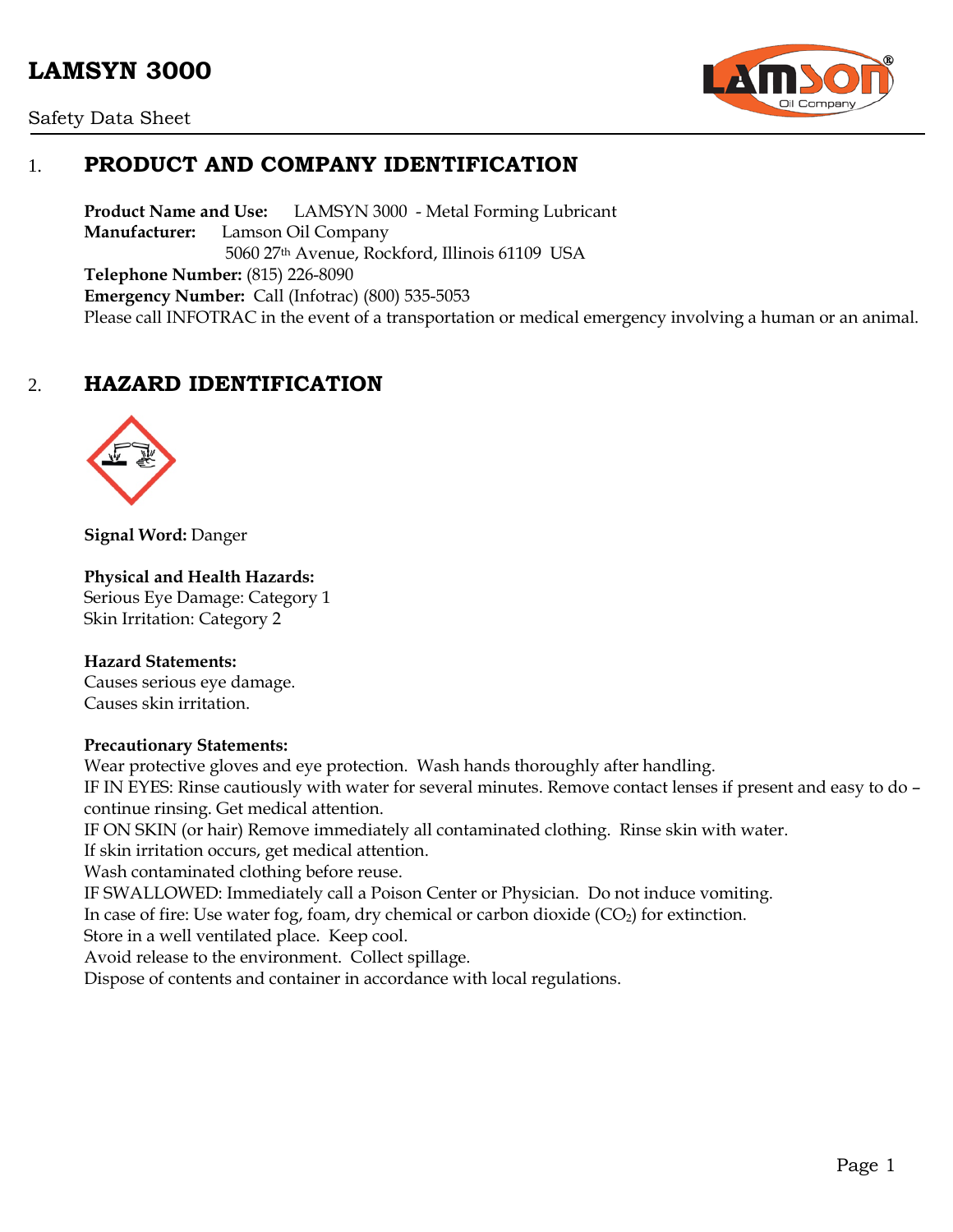Safety Data Sheet

### 3. **COMPONENTS**

| <b>Substantial Ingredients</b>                         | CAS#                        | Weight $\%$ | <b>GHS</b> Classification |
|--------------------------------------------------------|-----------------------------|-------------|---------------------------|
| Distillates (petroleum), hydrotreated heavy naphthenic | 64742-52-5                  | $~10\%$     | Eye Ir 2, Skin Ir 2       |
| Alkanolamides                                          | Mixture                     | $~10\%$     | Eye Dam 1, Skin Ir 1      |
| Alkanolamines                                          | 122-20-3, 110-97-4, 78-96-6 | $~10\%$     | Eye Dam 1, Skin Dam 1B    |
| Polyphosphoric polymers                                | 68514-88-5                  | $~10\%$     | None                      |
| Long Chained Ester                                     | 131252-82-9                 | $< 5\%$     | Eye Ir 1                  |
| Triethanolamine                                        | $102 - 71 - 6$              | $< 5\%$     | None                      |
| Water                                                  | 7732-18-5                   | $> 50\%$    | None                      |

### 4. **FIRST AID MEASURES**

**IF IN EYES:** Rinse cautiously with water for several minutes. Remove contact lenses if present and easy to do – continue rinsing. Get medical attention.

**IF ON SKIN** (or hair): Remove immediately all contaminated clothing. Rinse skin with water. If skin irritation occurs: Get medical attention.

**IF SWALLOWED**: Immediately call a Poison Center or Physician. Do not induce vomiting. **IF INHALED:** Remove to fresh air; apply artificial respiration if necessary. Get medical attention.

### 5. **FIRE-FIGHTING MEASURES**

#### **General Hazard**

Petroleum products can form combustible mixtures at temperatures at or above the flash point.

#### **Fire-Fighting**

Keep fire exposed containers cool with water spray. Separate unburning product from fire. Use carbon dioxide, foam, or dry chemical extinguishing media to put out fires.

### **Unusual Decomposition Products Under Fire Conditions**

None

# 6. **ACCIDENTAL RELEASE MEASURES**

#### **Personal Precautions**

Remove contaminated clothing, including shoes and wash thoroughly after contact. Launder contaminated clothing before reuse.

#### **Environmental Precautions**

Stop leak if without risk.

Dike large spills to prevent ingress into sewers or waterways.

Clean spills with absorbent and store in marked containers for disposal.

Dispose in accordance with all applicable regulations.

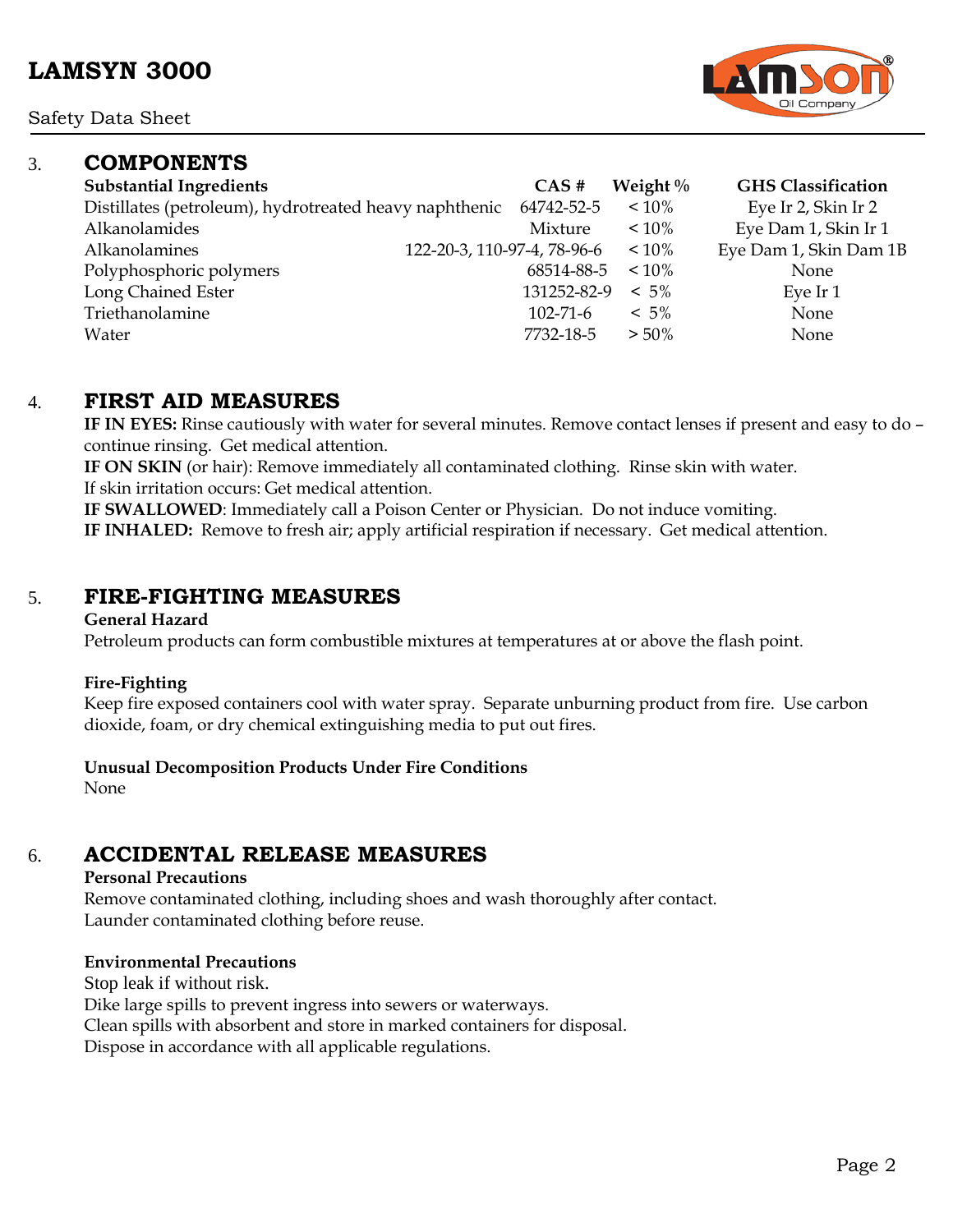Safety Data Sheet

### 7. **HANDLING AND STORAGE**

#### **Safe Handling and Storage**

Do not handle, store, or dispense near open flames or ignition sources. Keep containers inside and out of direct sunlight. Avoid extreme temperatures. Do not reuse containers. **Incompatible Products**

Avoid strong oxidizing and reducing agents.

# 8. **EXPOSURE CONTROL AND PERSONAL PROTECTION**

#### **Ventilation**

Local exhaust is usually sufficient. General exhaust is preferred.

### **Personal Protection**

Use approved respirator when airborne exposure limits are exceeded. Use chemical resistant gloves to avoid prolonged contact. Wear goggles or safety glasses with splashguards.

### **Work Place Exposure Guide Lines**

Petroleum Oil mist has a TLV limit of 5 mg/m3. Triethanolamine has a recommended TLV of 5 mg/m3.

# 9. **PHYSICAL AND CHEMICAL PROPERTIES**

| <b>Boiling Point:</b>                          | > 200 °F                                  |
|------------------------------------------------|-------------------------------------------|
| Specific Gravity (water =1):                   | 1.02                                      |
| Vapor pressure (mm Hg):                        | $\leq 1$                                  |
| <b>Melting Point:</b>                          | Not Applicable                            |
| Vapor Density (Air =1):                        | > 5                                       |
| Evaporation Rate (butyl Acetate=1):            | ${}_{0.1}$                                |
| Solubility in water:                           | Soluble                                   |
| Reactivity in water:                           | <b>NIL</b>                                |
| <b>Appearance and Odor:</b>                    | yellow liquid; mild odor                  |
| Flash point:                                   | $>200$ °F                                 |
| Flammable Limits (volume percent in air):      | LEL: Not Established UEL: Not Established |
| <b>Autoignition Temperature:</b> approximately | Not Established                           |

# 10. **STABILITY AND REACTIVITY**

**Stability:** [ ] Unstable [ X ] Stable **Conditions to avoid:** None **Incompatibility (Materials to avoid):** Strong oxidizing and reducing agents. **Hazardous Decomposition Products:** Combustion may produce oxides of carbon and nitrogen. **Hazardous Polymerization:** [ ] May Occur [ X ] Will Not Occur **Conditions to Avoid:** Not Applicable